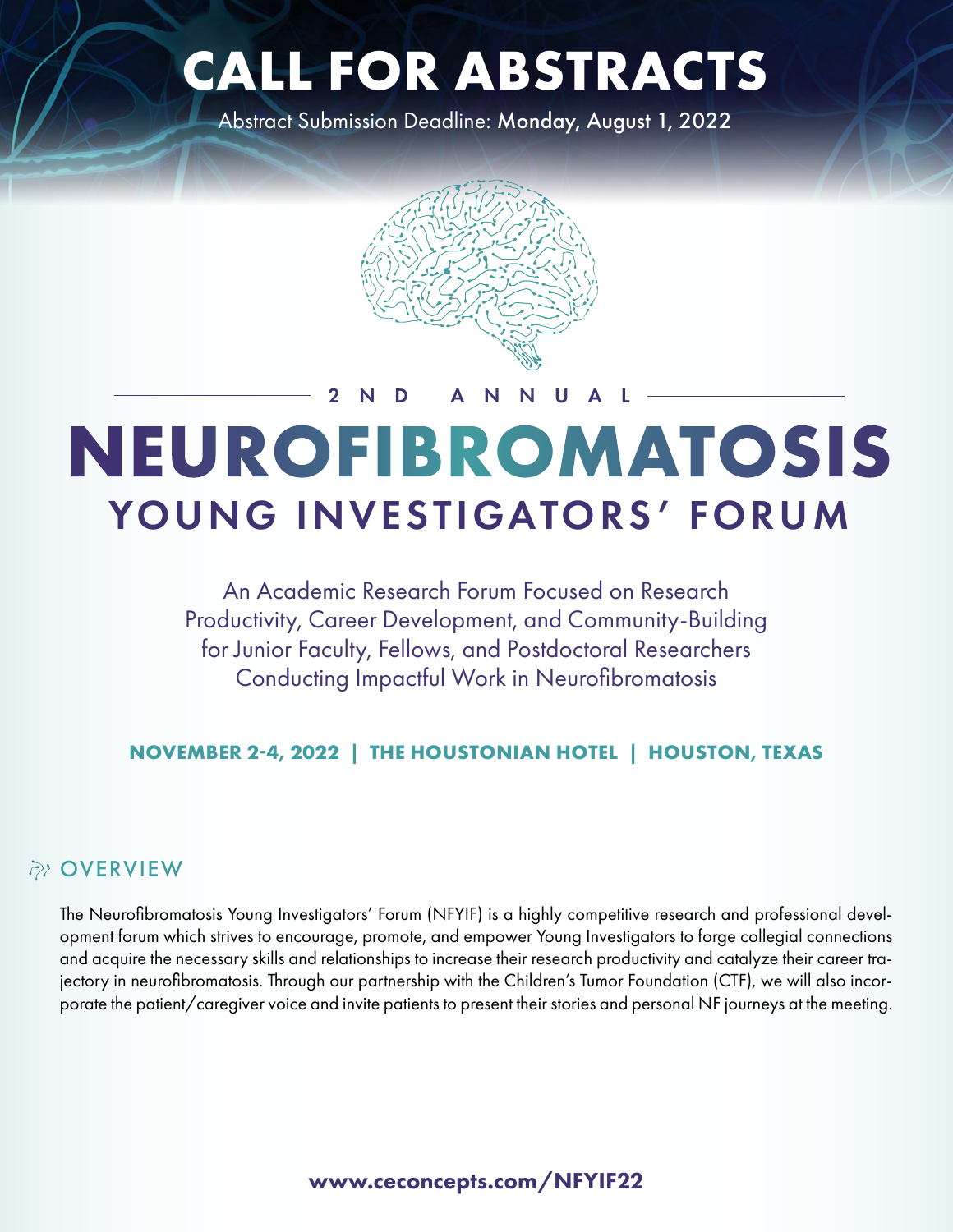#### **ELIGIBILITY**

• North American-based Junior Faculty, Fellows, and Postdoctoral Researchers (MDs, DOs, and PhDs) involved in neurofibromatosis research.

Junior Faculty (Instructors or Assistant Professors not more than 5 years from first faculty appointment)

- Clinician Scientist (MD/DO +/- PhD in active patient care and conducting any lab-based or clinical research in neurofibromatosis)
- Research Scientist (MD/DO and/or PhD conducting full time lab-based research in neurofibromatosis)

Fellows and Postdoctoral Researchers (Must be enrolled in an ACGME-accredited fellowship program or have completed a PhD program within the past 5 years)

- Clinical Fellow (MD/DO +/- PhD conducting any clinical or lab-based research in neurofibromatosis)
- PhD Postdoctoral Researcher (PhD conducting lab-based research in neurofibromatosis)
- Candidates must be based in North America and training must be completed at a North American-based institution.
- All work must be unpublished original research in an area related to neurofibromatosis. Please note: publication of research as an abstract alone does not preclude eligibility; however, an abstract will not be accepted if it has been published as a full manuscript before August 1, 2022.
- Abstracts to be presented at future medical meetings are eligible for submission.

## $\partial z$  ABSTRACT POLICIES & PROCEDURES

- Only one abstract submission per Young Investigator will be accepted.
- Abstracts must conform to the abstract preparation instructions. Those that do not will be rejected.
- Only original work completed by the Young Investigator will be accepted.
- Abstract submissions from past Young Investigators are both allowed and encouraged.
- All accepted abstracts will be published in an electronic program to be provided to all attendees. The publication of electronic handout materials will not preclude publication or presentation elsewhere.

## **EX SELECTION PROCESS**

Submission deadline is Monday, August 1, 2022 at 11:59 PM ET

- Expert Faculty Judges will review and score all submissions.
- Authors of the abstracts selected for presentation at the Forum will be expected to present their research according to their status at the time the research was completed (i.e., if research was conducted during fellowship training, it will be presented in the Fellows category).
- All presentations will be podium format and will consist of an 8-minute formal presentation with PowerPoint slides and a 7-minute question-answer period (15 minutes total). We are also as a set of the set of the set of the set of the set of the set of the set of the set of the set of the set of the set of the set of the set of the set of the set of the set of the set of the se

## $\mathcal{P}$  FINALISTS

The finalists (authors of accepted abstracts) must attend the meeting in its entirety and will be provided with the following:

- One round-trip, nonrefundable, economy-class airline ticket, if outside the Houston area.
- A modest ground transportation stipend, or mileage reimbursement, for transfers to and from the program hotel in Houston.
- 2 nights lodging (Wednesday and Thursday) at The Houstonian Hotel.
- All group buffet meals (breakfast, lunch, and dinner) for the duration of the meeting.
- Individualized presentation skills coaching via Zoom prior to the meeting.

Items that will *not* be covered include:

- Ground transportation to and from your home airport
- Meals en route
- Baggage fees

Please note: Expenses for accompanying travelers will not be provided. Guests are not permitted to attend any portion of the meeting, including buffet meals. All travel arrangements will be made through a travel coordinator with Creative Educational Concepts.